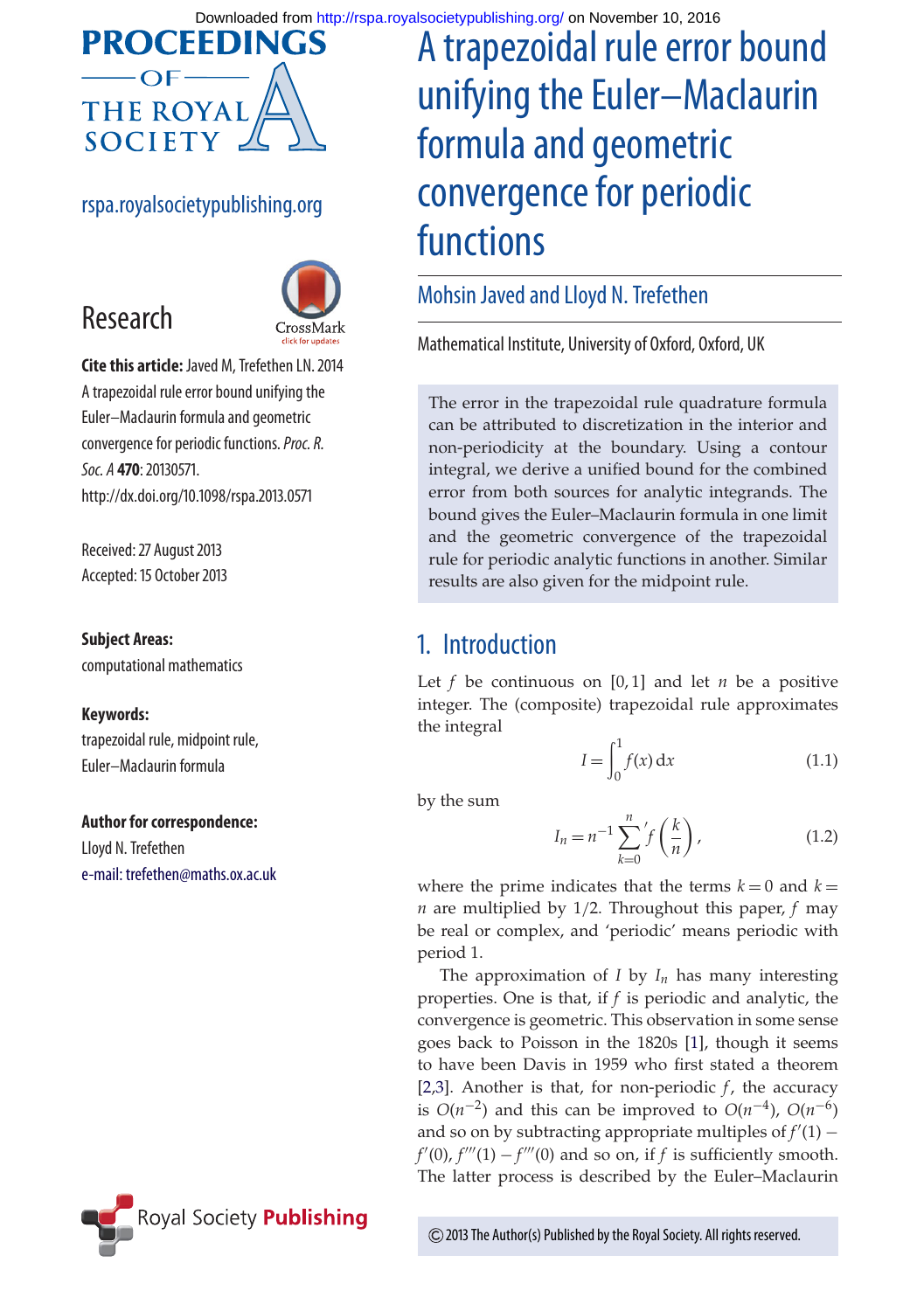formula, published independently by Euler and Maclaurin around 1740 [\[4](#page-8-1)[,5\]](#page-8-2). Compendia of results related to the Euler–Maclaurin formula can be found in [\[6](#page-8-3)[,7\]](#page-8-4).

A standard derivation of Davis's result involves contour integrals in the complex plane, and contour integrals can also be used to derive the Bernoulli numbers that appear in the Euler– Maclaurin formula. With these facts in mind, we have attempted to develop a unified formulation based on contour integrals that would make it possible to derive both kinds of results at once for analytic integrands. It is hard to believe that our theorem can be new, but we have been unable to find such a result in the literature. The closest we have found is [\[8,](#page-8-5) appendix B], which sets up the problem in the same way without deriving an explicit estimate. Another related reference is [\[9,](#page-8-6) §8.3], which gives more mathematical detail than [\[8\]](#page-8-5) but considers the special case in which *f* is analytic in the infinite strip  $0 < \text{Re } z < 1$ ,  $-\infty < \text{Im } z < \infty$ , the context of the *Abel–Plana formula*, which can also be found discussed in earlier references such as [\[10,](#page-8-7) §3.14]. All in all, our impression is that, whereas the techniques we apply in this paper are old ones, they may never have been combined before to derive an explicit error estimate for a function analytic in a finite strip.

The theorem is stated in §2. Various existing results are derived as corollaries in §3, and the proof of the theorem is presented in §4. Section 5 mentions the variation of the midpoint rather than trapezoidal formula, and the discussion in §6 points to connections to rational approximation and the theory of hyperfunctions.

## 2. Theorem

The theorem is stated in terms of the following Euler–Maclaurin correction sum. For any  $m \geq 0$ and sufficiently smooth *f*, we define

$$
Q_{m,n} = \sum_{\substack{k=1\\k \text{ odd}}}^{m} \frac{f^{(k)}(1) - f^{(k)}(0)}{n^{k+1}(k+1)!} B_{k+1},\tag{2.1}
$$

where  $B_k$  is the *k*th Bernoulli number  $(B_2 = \frac{1}{6}, B_4 = -\frac{1}{30}, B_6 = \frac{1}{42}, \ldots)$ . We further define

$$
\Delta_m = \sum_{\substack{k=1\\k \text{ odd}}}^m |f^{(k)}(1) - f^{(k)}(0)| \tag{2.2}
$$

and

$$
\Delta^{(m+1)} = \sup_{-a < y < a} |f^{(m+1)}(1 + iy) - f^{(m+1)}(iy)|. \tag{2.3}
$$

Note that  $Q_{m,n}$ ,  $\Delta_m$  and  $\Delta^{(m+1)}$  all depend on *f*, though the notation does not make this explicit.

Here is the theorem. The region of analyticity is sketched in [figure 1](#page-2-0) (see also §4).

**Theorem 2.1.** *Given real numbers a* > 0 *and*  $M \ge 0$  *and an integer m*  $\ge 0$ , *let f satisfy*  $|f(z)| \le M$ *and have a continuous* ( $m + 1$ )*st derivative in the region defined by*  $0 \leq \text{Re } z \leq 1$ ,  $-a < \text{Im } z < a$ , and be *analytic in the interior of this region. Then*

$$
I_n - I - Q_{m,n} = E_{\text{interior}} + E_{\text{boundary}} + E_{\text{tail}} \tag{2.4}
$$

*with*

$$
|E_{\text{interior}}| \le \frac{2M}{e^{2\pi a n} - 1},\tag{2.5}
$$

$$
|E_{\text{boundary}}| \le \frac{\Delta^{(m+1)}}{3\pi^m (2n)^{m+2}}\tag{2.6}
$$

$$
|E_{\text{tail}}| \le \frac{\Delta_m (2\pi n a + 1)^m}{\pi^2 \,\mathrm{e}^{2\pi n a}}.\tag{2.7}
$$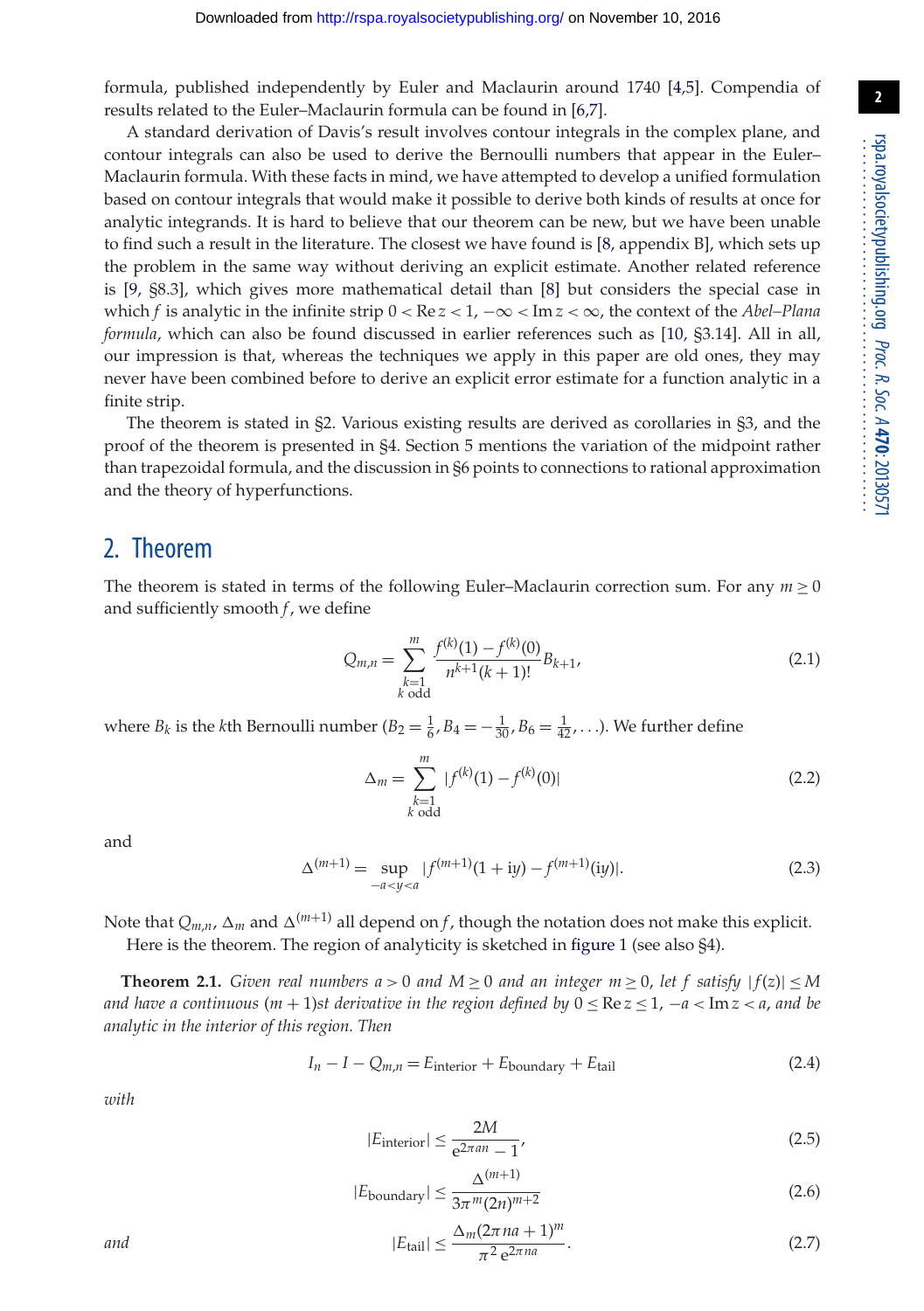

<span id="page-2-0"></span>**Figure 1.** Contour of integration for the proof of theorem 2.1. At  $z = 0$  and 1, the integral is defined in the principal value sense, as suggested by the gaps in the contour. The dots show the sample points of the trapezoidal rule, which become the poles of the characteristic function (2i)<sup>−</sup><sup>1</sup> cot(π*nz*). The theorem bounds the error by the sum of three terms:*E*interior corresponding to  $\Gamma_1$  and  $\Gamma_8$ ,  $E_{\text{boundary}}$  corresponding to  $\Gamma_1$  and  $\Gamma_8$ , and  $E_{\text{tail}}$  associated with extending the integrals along  $\Gamma_1$  and  $\Gamma_8$  to infinite intervals.

In words, theorem 2.1 breaks the error of the trapezoidal rule adjusted by *Qm*,*n* into three terms, the first is related to the discretization error in the interior and the others to boundary effects. Two of these are exponentially small as  $n \to \infty$ , and the other is algebraically small. We use the labels 'boundary' and 'tail' for reasons that will become evident in the proof.

Although theorem 2.1 is valid for any  $m > 0$ , one would not normally apply it for odd values of *m*, as  $Q_{m,n} = Q_{m+1,n}$  and  $\Delta_m = \Delta_{m+1}$  when *m* is odd. This means that if *m* is odd, then increasing it to the next even number yields the same bound except with *O*(*n*−*m*−2-(*m*<sup>+</sup>1)) improved to  $O(n^{-m-3}\Delta^{(m+2)})$ , assuming  $f^{(m+2)}$  exists and is continuous.

# 3. Corollaries

By considering special cases of theorem 2.1, we obtain various familiar results. The first is Davis's theorem for periodic integrands; see [\[2;](#page-7-1)[3,](#page-8-0) §4].

**Corollary 3.1.** Let f be analytic and 1-periodic with  $|f(z)| \leq M$  in the region  $0 \leq \text{Re } z \leq 1$ , −*a* < Im *z* < *a for some a* > 0*. Then,*

$$
|I_n - I| \le \frac{2M}{e^{2\pi a n} - 1}.\tag{3.1}
$$

*Proof.* By (2.1)–(2.3),  $Q_{m,n}$ ,  $\Delta_m$  and  $\Delta^{(m+1)}$  are zero when *f* is periodic. It follows from (2.6) and (2.7) that *E*boundary and *E*tail are zero in this case too. The bound (3.1) now follows from (2.4) and  $(2.5)$ .

The second corollary is one version of the Euler–Maclaurin formula.

**Corollary 3.2.** *Let f be analytic on* [0, 1]*. Then for any m*  $\geq$  0*,* 

$$
I_n - I - Q_{m,n} = O(n^{-m-2})
$$
\n(3.2)

 $as n \rightarrow \infty$ .

*Proof.* If *f* is analytic on [0, 1], it is analytic and bounded in the strip around [0, 1] of half-width *a* for some *a* > 0. The result now follows from (2.4) to (2.7) because, as  $n \to \infty$ ,  $E_{\text{boundary}} = O(n^{-m-2})$ and both *E*<sub>interior</sub> and *E*<sub>tail</sub> are of asymptotically smaller order,  $O(n^m e^{-2\pi a n})$ .

If *f* is a polynomial of degree at most *m* + 1, the *m*th Euler–Maclaurin approximation is exact.

**Corollary 3.3.** Let f be a polynomial of degree at most  $m + 1$  for some  $m > 0$ . Then for any n,

$$
I_n = I + Q_{m,n}.\tag{3.3}
$$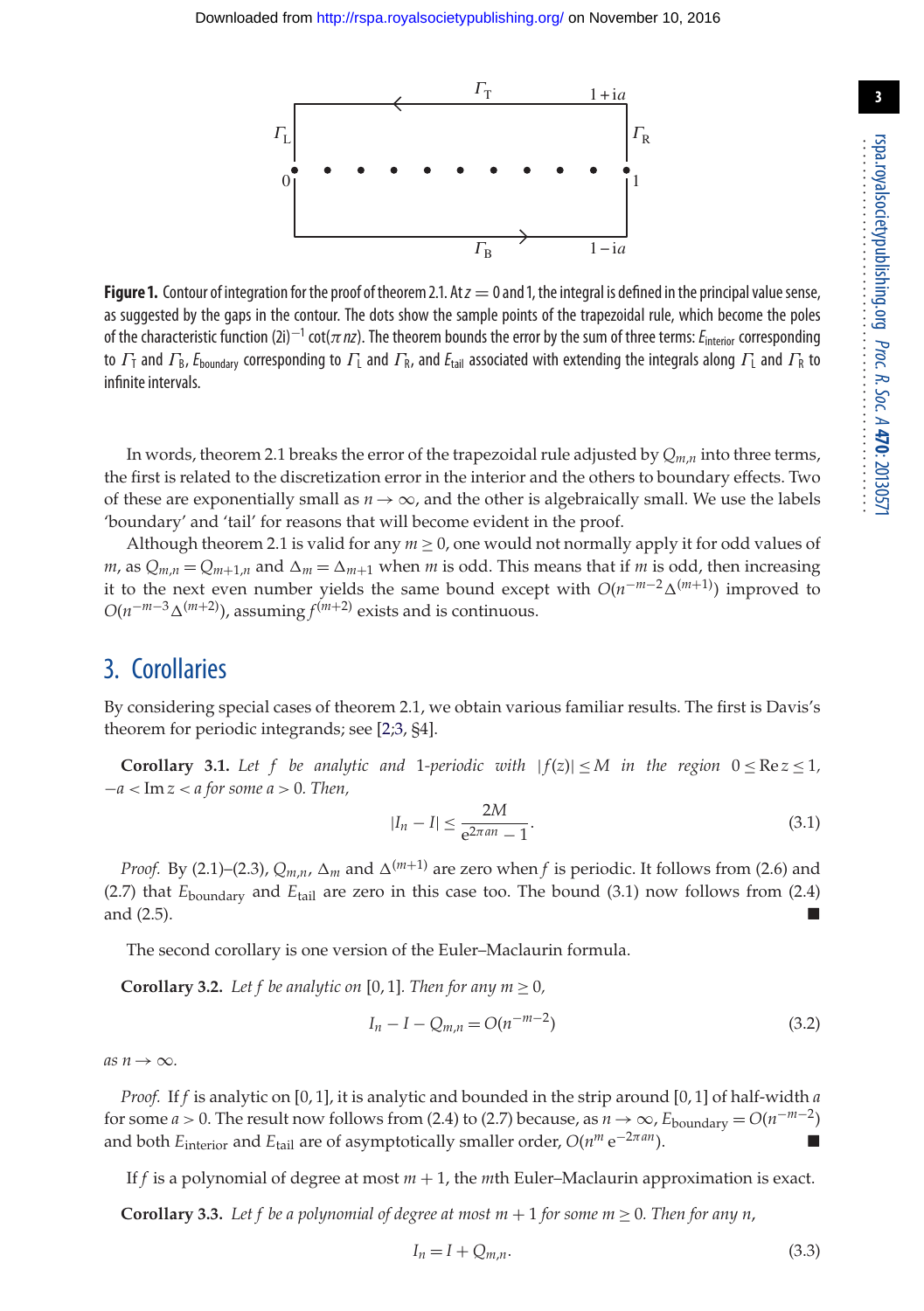*Proof.* If *f* is a polynomial of degree at most  $m + 1$ , then  $f^{(m+1)}$  is a constant, implying  $\Delta^{(m+1)} = 0$ , so (2.6) implies that *E*boundary = 0 in (2.4). The bounds for the other terms *E*interior and *E*tail contain the factor e−2π*an*, where *n* is fixed but *a* can be taken as large as we want as a polynomial is an entire function. In the case of  $E_{\text{tail}}$ ,  $\Delta_m$  is fixed, so (2.7) implies that  $E_{\text{tail}}$  becomes arbitrarily small as  $a \rightarrow \infty$ . In the case of  $E_{interior}$ , *M* grows as  $a \rightarrow \infty$ , but only at a polynomial rate, so (2.5) implies that this term too becomes arbitrarily small as  $a \rightarrow \infty$ . Thus,  $I_n - I - Q_{m,n}$  must be equal to zero.

Corollary 3.3 leads to the identity known as *Faulhaber's formula*.

**Corollary 3.4.** *For any*  $n \ge 1$  *and*  $m \ge 1$ *,* 

$$
\sum_{k=1}^{n} k^{m} = \frac{n^{m+1}}{m+1} + \frac{n^{m}}{2} + \sum_{\substack{k=1\\k \text{ odd}}}^{m-1} {m \choose k} \frac{B_{k+1}}{k+1} n^{m-k}.
$$
 (3.4)

*Proof.* This is equation (3.3) in the special case  $f(x) = n^{m+1}x^m$ ; the term  $n^{m+1}/(m+1)$  is the integral *I*, and the term  $n^m/2$  appears because  $I_n$  is defined in (1.2) with a factor 1/2 multiplying the term  $k = n$ . The reason for the assumption  $m > 1$  is that, in the (trivial) case  $m = 0$ , the sum on the left is missing a non-zero contribution  $1/2$  corresponding to the  $k=0$  term in the trapezoidal sum.

#### 4. Proof

We now prove theorem 2.1.

As sketched in [figure 1,](#page-2-0) let Γ be the boundary of the rectangle of analyticity of *f*, oriented in the positive sense, and let  $\Gamma_L$ ,  $\Gamma_R$ ,  $\Gamma_T$  and  $\Gamma_R$  be the left, right, top and bottom boundary segments, respectively. In the following argument, we suppose for simplicity that *f* extends continuously to  $\Gamma_{\rm T}$  and  $\Gamma_{\rm B}$ . If it does not, then the required result can be obtained by replacing  $\Gamma_{\rm T}$  by  $\Gamma_{\rm T} - \varepsilon$  and  $\Gamma_{\rm B}$  by  $\Gamma_{\rm B} + \varepsilon$ i and considering  $\varepsilon \to 0$ .

The 'characteristic function'  $(2i)^{-1}$  cot $(\pi n z)$  has simple poles at  $z = k/n$  for each integer *k* with residue (2πi*n*)<sup>-1</sup>. It follows from residue calculus that trapezoidal approximation (1.2) can be represented by the contour integral

$$
I_n = \int_{\Gamma} f(z) (2i)^{-1} \cot(\pi nz) \, dz,
$$
 (4.1)

where the integrals over  $\Gamma_L$  and  $\Gamma_R$  are taken in the principal value sense so as to introduce the necessary factors of 1/2.

The true integral *I* can also be represented by a contour integral over Γ

$$
I = \int_{\Gamma} f(z)u(z) dz,
$$
\n(4.2)

where *u* is defined by

$$
u(z) = \begin{cases} -\frac{1}{2} & \text{Im } z > 0, \\ +\frac{1}{2} & \text{Im } z < 0. \end{cases}
$$
 (4.3)

We can derive this formula by noting that *I* can be regarded as half the integral of *f* from 0 − 0i to 1 − 0i minus half the integral of *f* from 1 + 0i to 0 + 0i. As *f* is analytic in the rectangular region and  $u$  is analytic in the upper and lower half-planes, these two contours of integration can be deformed to the upper and lower halves of  $\Gamma$  without changing the value of the integral.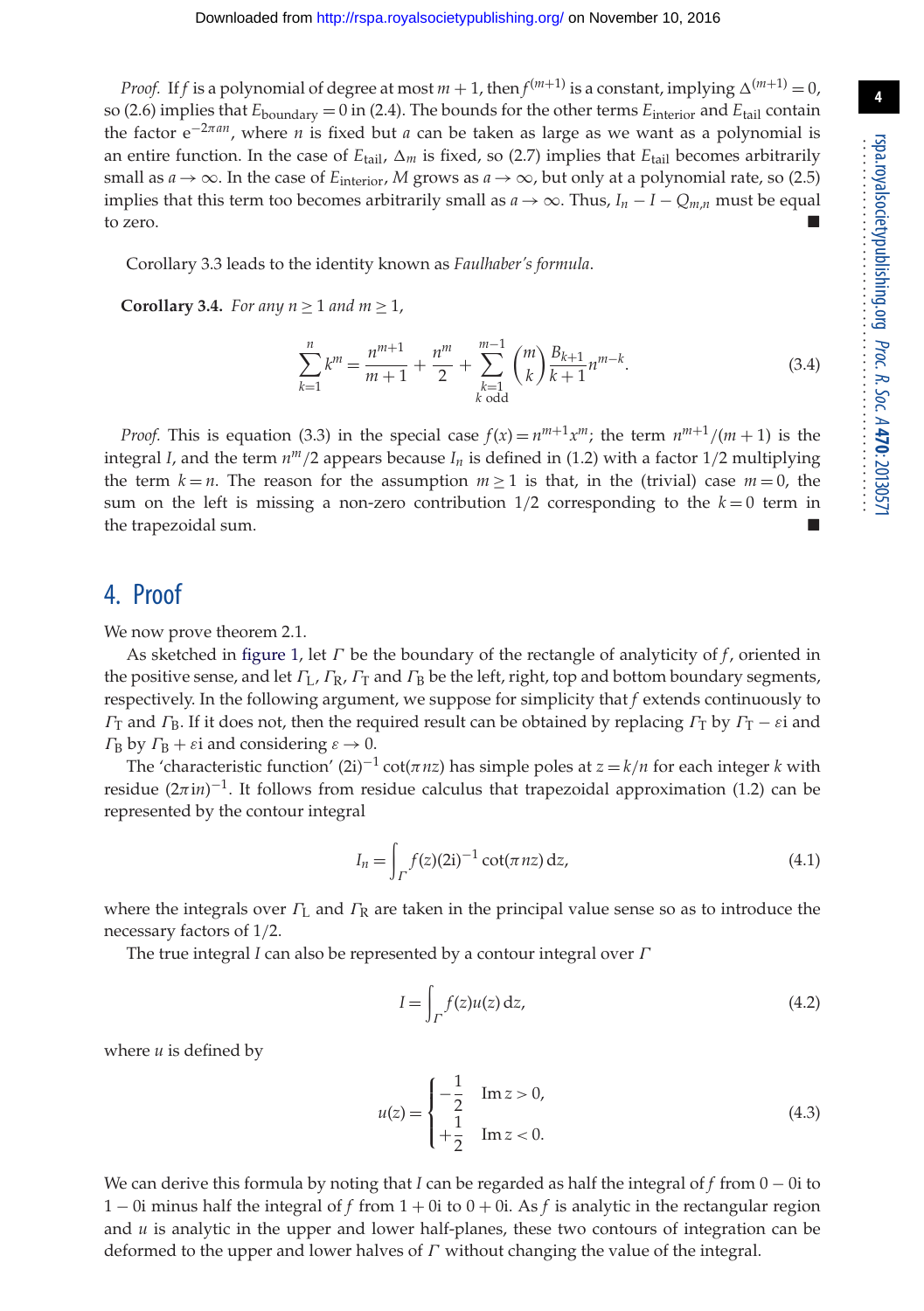Combining  $(4.1)$ – $(4.3)$ , we find

$$
I_n - I = \int_{\Gamma} f(z)S(z) dz,
$$
\n(4.4)

with  $S(z) = (2i)^{-1} \cot(\pi nz) - u(z)$ , which simplifies to

$$
S(z) = \begin{cases} \frac{1}{1 - e^{-2i\pi nz}}, & \text{Im } z > 0, \\ \frac{1}{e^{2i\pi nz} - 1}, & \text{Im } z < 0. \end{cases}
$$
(4.5)

We now establish (2.4) by breaking (4.4) into four terms,

$$
I_n - I = I_L + I_R + I_T + I_B,
$$
\n(4.6)

corresponding to the integrals of  $f(z)S(z)$  over the four segments of the boundary [\(figure 1\)](#page-2-0). We note immediately that, by (4.4) and (4.5),  $I_T$  and  $I_B$  are each bounded by  $M/(e^{2\pi a n} - 1)$ , which implies bound (2.5) with *E*interior defined by

$$
E_{\text{interior}} = I_{\text{T}} + I_{\text{B}}.\tag{4.7}
$$

To complete the derivation of (2.4)–(2.7), by (2.4) and (4.6) and (4.7), we must show that  $I_L + I_R$ can be broken into the pieces

$$
I_{\rm L} + I_{\rm R} = Q_{m,n} + E_{\rm boundary} + E_{\rm tail}
$$
\n(4.8)

with *E*boundary and *E*tail satisfying (2.6) and (2.7).

For  $y \in (-a, a)$ , define

$$
g(y) = f(1 + iy) - f(iy).
$$
 (4.9)

This definition simplifies (2.2) and (2.3) to

$$
\Delta_m = \sum_{\substack{k=1\\k \text{ odd}}}^m |g^{(k)}(0)| \tag{4.10}
$$

and

$$
\Delta^{(m+1)} = \sup_{-a < y < a} |g^{(m+1)}(y)|. \tag{4.11}
$$

As  $S(1 + iy) = S(iy)$ , our task is to estimate

$$
I_{\rm L} + I_{\rm R} = i \int_{-a}^{a} g(y) S(iy) \, dy,\tag{4.12}
$$

where the integral is taken in the principal value sense. As *g* has a continuous  $(m + 1)$ st derivative on (−*a*, *a*), one of the standard forms of Taylor's theorem with remainder gives

$$
\left| g(y) - \sum_{k=0}^{m} \frac{g^{(k)}(0)}{k!} y^{k} \right| \le \frac{\Delta^{(m+1)}}{(m+1)!} |y|^{m+1}
$$
\n(4.13)

for  $y \in (-a, a)$  [\[11,](#page-8-8) theorem 1.36]. In (4.12), we note that *S*(i*y*) is an odd function of *y*. Therefore, when the sum on the left-hand side of (4.13) is inserted in (4.12) as an approximation to  $g(y)$ , the contributions from even values of *k* vanish (in the case  $k = 0$ , we use the fact that it is a principal value integral). The result is

$$
\left| I_{\text{L}} + I_{\text{R}} + 2i \sum_{\substack{k=1\\k \text{ odd}}}^m \frac{g^{(k)}(0)}{k!} \int_0^a \frac{y^k}{e^{2\pi ny} - 1} \, \mathrm{d}y \right| \le \frac{2\Delta^{(m+1)}}{(m+1)!} \int_0^a \frac{y^{m+1}}{e^{2\pi ny} - 1} \, \mathrm{d}y \tag{4.14}
$$

because  $S(iy) = -1/(\exp(2\pi ny) - 1)$  for  $y > 0$ .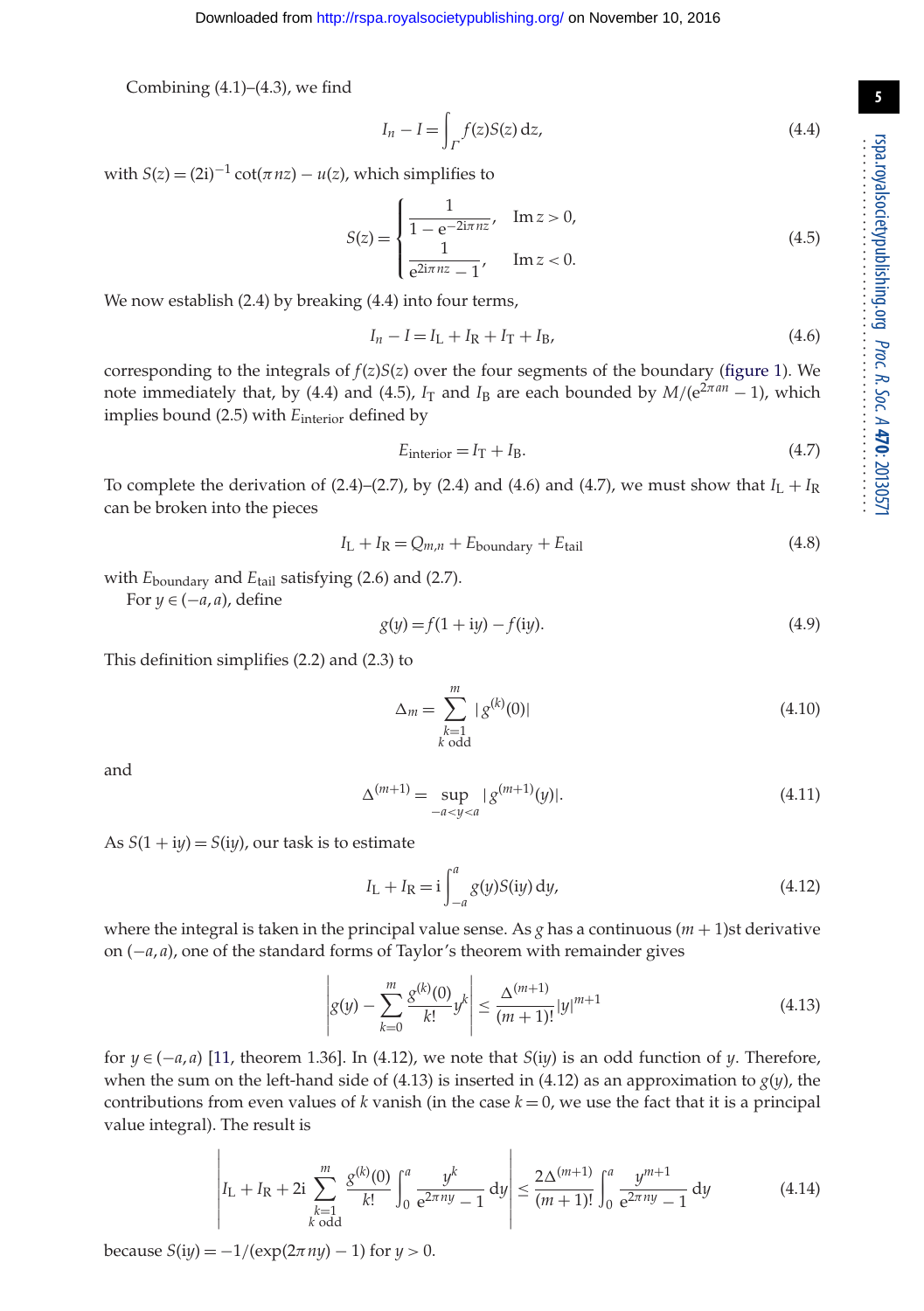We can now identify the pieces  $Q_{m,n}$ ,  $E_{\text{boundary}}$  and  $E_{\text{tail}}$ . The quantity  $E_{\text{boundary}}$  is the number inside absolute value signs on the left of (4.14), satisfying

$$
|E_{\text{boundary}}| \le \frac{2\Delta^{(m+1)}}{(m+1)!} \int_0^a \frac{y^{m+1}}{e^{2\pi ny} - 1} \, \mathrm{d}y. \tag{4.15}
$$

The quantity  $Q_{m,n}$  is the negative of the sum on the left in (4.14), but with the integrals running from 0 to ∞ instead of *a*

$$
Q_{m,n} = -2i \sum_{\substack{k=1\\k \text{ odd}}}^m \frac{g^{(k)}(0)}{k!} \int_0^\infty \frac{y^k}{e^{2\pi ny} - 1} \, \mathrm{d}y. \tag{4.16}
$$

And  $E_{\text{tail}}$  is the error just introduced in extending those integrals to  $\infty$ 

$$
E_{\text{tail}} = -2i \sum_{\substack{k=1\\k \text{ odd}}}^{m} \frac{g^{(k)}(0)}{k!} \int_{a}^{\infty} \frac{y^{k}}{e^{2\pi ny} - 1} \, \mathrm{d}y. \tag{4.17}
$$

These definitions ensure that (4.8) holds as required; what remains is to derive (2.6) from (4.15) and (2.7) from (4.17) and to confirm that (4.16) matches the definition of  $Q_{m,n}$  given in (2.1).

That (4.16) matches (2.1) follows from an identity that goes back to the late nineteenth century [\[12](#page-8-9)[,13\]](#page-8-10),

$$
\int_0^\infty \frac{u^k \, du}{1 - e^{2\pi u}} = i^{k+1} \frac{B_{k+1}}{2k+2}, \quad k \text{ odd},
$$
\n(4.18)

as  $g^{(k)}(0) = i^k (f^{(k)}(1) - f^{(k)}(0))$  and  $i^{2k+2} = 1$  for *k* odd.

To derive (2.6) from (4.15), we note that the change of variables  $t = 2\pi n y$  and extension of the upper limit of integration to  $\infty$  in (4.15) gives

$$
|E_{\text{boundary}}| \le \frac{2\Delta^{(m+1)}}{(2\pi n)^{m+2}} \frac{1}{(m+1)!} \int_0^\infty \frac{t^{m+1}}{e^t - 1} dt. \tag{4.19}
$$

Bound (2.6) follows from this together with an identity closely related to (4.18) [\[7,](#page-8-4) (25.5.1)]

$$
\frac{1}{(m+1)!} \int_0^\infty \frac{t^{m+1}}{e^t - 1} dt = \zeta(m+2) \quad (m \ge 0),
$$
 (4.20)

where  $\zeta$  is the Riemann zeta function. The numbers  $\zeta$  ( $m + 2$ ) decrease monotonically from their maximum  $\zeta(2) = \pi^2/6$  in the case  $m = 0$ .

To derive (2.7) from (4.17), we note that, by (4.10) and (4.17),

$$
|E_{\text{tail}}| \le 2\Delta_m \max_{\substack{1 \le k \le m \\ k \text{ odd}}} \frac{1}{k!} \int_a^\infty \frac{y^k}{e^{2\pi ny} - 1} \, \mathrm{d}y,\tag{4.21}
$$

or, after the change of variables  $t = 2\pi n y$ ,

$$
|E_{\text{tail}}| \le 2\Delta_m \max_{\substack{1 \le k \le m \\ k \text{ odd}}} \frac{1}{k!(2\pi n)^{k+1}} \int_{2\pi a_n}^{\infty} \frac{t^k}{e^t - 1} dt.
$$
 (4.22)

Applying lemma A.1 of appendix A with  $b = 2\pi n a$  and using the inequalities  $(2\pi n)^{-k-1} \le (2\pi)^{-2}$ and  $(b + 1)^k \le (b + 1)^m$ , we obtain (2.7).

#### 5. Midpoint rule variant

A close cousin of trapezoidal rule (1.2) is the *midpoint rule*

$$
\tilde{I}_n = n^{-1} \sum_{k=1}^n f\left(\frac{(k-1/2)}{n}\right),
$$
\n(5.1)

where now no prime is needed in the sum as all the terms have the same weight. All the arguments of this paper can be carried through for this case with minor changes. The term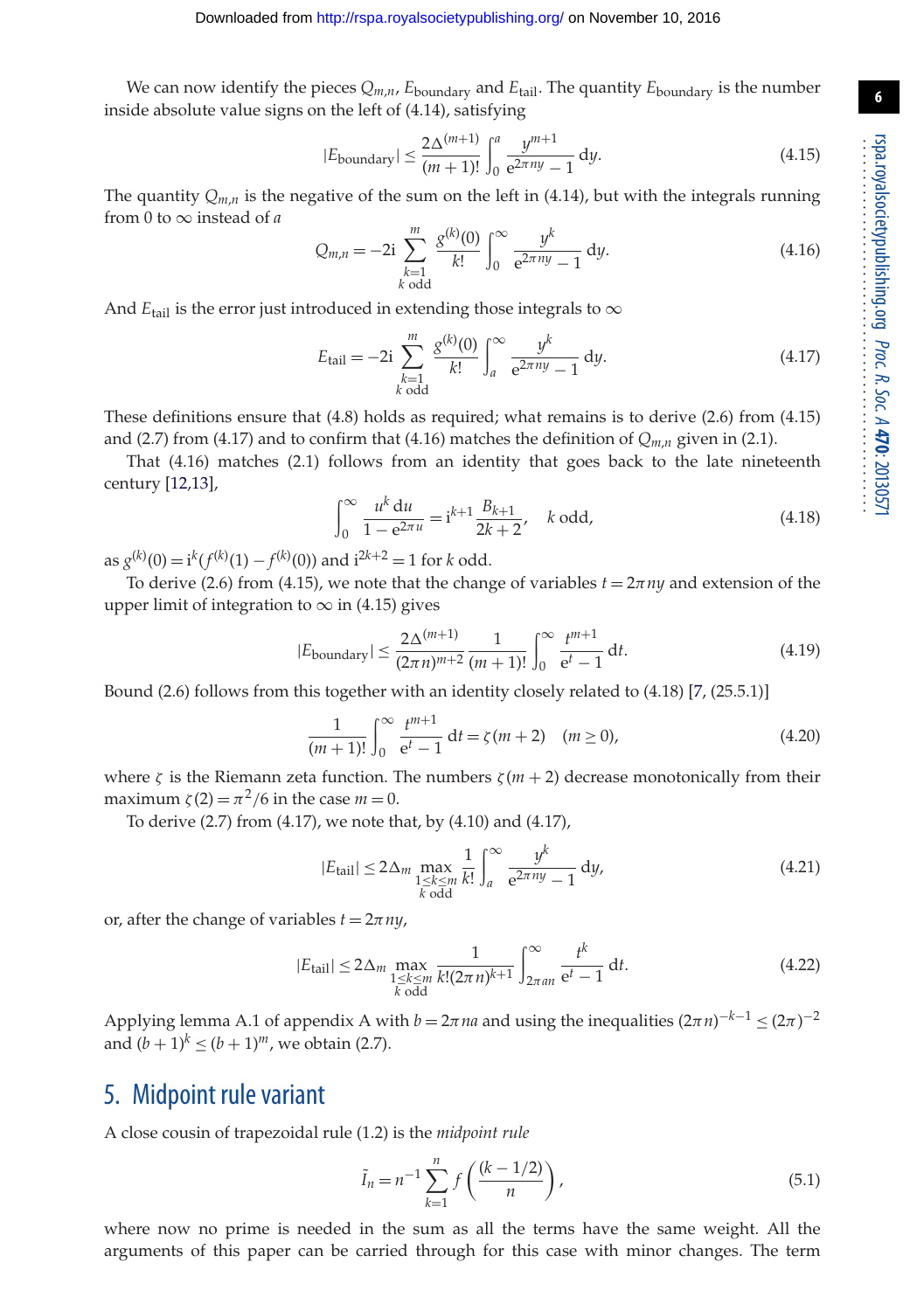cot( $\pi$ *nz*) in (4.1) becomes − tan( $\pi$ *nz*), and the correction sum  $Q_{m,n}$  of (2.1) is adjusted slightly to become

$$
\tilde{Q}_{m,n} = \sum_{\substack{k=1\\k \text{ odd}}}^{m} \frac{f^{(k)}(1) - f^{(k)}(0)}{n^{k+1}(k+1)!} (2^{-k} - 1) B_{k+1}.
$$
\n(5.2)

The constant  $-1$  becomes  $+1$  in the denominators of equations (4.14)–(4.17) and (4.19)–(4.22), altering *E*boundary and *E*tail in a manner that leaves them still bounded as before, though slightly tighter bounds could now be derived. In the case of (4.18), 1 becomes −1 in the denominator on the left, and the right-hand side is consequently multiplied by the factor 2−*<sup>k</sup>* − 1, explaining the appearance of this factor in the definition of  $Q_{m,n}$  above.

However, it is not necessary to carry out the estimates just described, because the *n*-point midpoint rule can be analysed in an elementary way as a linear combination of twice the 2*n*-point trapezoidal rule minus the *n*-point trapezoidal rule

$$
\tilde{I}_n = 2I_{2n} - I_n
$$
 and  $\tilde{Q}_{m,n} = 2Q_{m,2n} - Q_{m,n}.$  (5.3)

In view of the factor  $n^{k+1}$  in the denominator of (2.1), this explains instantly the appearance of the factor  $2^{-k} - 1$  in (5.2).

Here is the analogue of theorem 2.1, and corollaries 3.1–3.3, for the midpoint rule. As we have mentioned, in this case the bounds on *E*boundary and *E*tail could be further sharpened somewhat. For a statement of the midpoint rule variant of the Euler–Maclaurin formula in the more standard form of an asymptotic series, see [\[6,](#page-8-3) eqn (2.9.25)], and for a more detailed treatment, see [\[14\]](#page-8-11).

**Theorem 5.1.** Let f, a, M and m be as in theorem 2.1, and let  $\tilde{I}_n$  and  $\tilde{Q}_{m,n}$  be defined by (5.1) and (5.2). *Then*

$$
\tilde{I}_n - I - \tilde{Q}_{m,n} = E_{\text{interior}} + E_{\text{boundary}} + E_{\text{tail}} \tag{5.4}
$$

*with E*interior, *E*boundary *and E*tail *satisfying the same bounds* (2.5)–(2.7) *as before. Corollaries* 3.1*–*3.3 *hold as before with*  $I_n$  *and*  $Q_{m,n}$  *replaced by*  $\tilde{I}_n$  *and*  $\tilde{Q}_{m,n}$ *.* 

In analogy to corollary 3.4, theorem 5.1 implies the following Faulhaber-like formula for sums of odd powers of integers. This can be derived by applying the analogue of corollary 3.3,  $\tilde{I}_n = I + \tilde{Q}_{m,n}$ , to the function  $f(x) = n^{m+1}x^m$ . Alternatively and more simply, it follows by combining corollary 3.4 and (5.3), that is, regarding a sum of powers of odd integers as a sum of powers of all integers minus a sum of powers of even integers. Again the key difference is the appearance of the factor  $2^{-k} - 1$ .

**Corollary 5.2.** *For any n*  $\geq 1$  *and m*  $\geq 1$ *,* 

$$
\sum_{k=1}^{n} (2k-1)^m = 2^m \left[ \frac{n^{m+1}}{m+1} + \sum_{\substack{k=1 \ k \text{ odd}}}^{m-1} {m \choose k} \frac{(2^{-k}-1)B_{k+1}}{k+1} n^{m-k} \right].
$$
 (5.5)

#### 6. Discussion

In the theory of *hyperfunctions,* delta functions and other distributions are realized not by the test functions and linear functionals of real analysis, but by methods of complex analysis. Specifically, a hyperfunction on a real interval is defined as a difference of analytic functions in the upper and lower half-planes, or, more precisely, an equivalence class of such differences [\[15–](#page-8-12)[17\]](#page-8-13). Our arguments have exactly this flavour, and, in particular, the function *S*(*z*) is expressed in (4.5) in hyperfunction form. The reason hyperfunction theory is relevant is that it provides a convenient framework in which to compare the integral *I* with the trapezoidal or midpoint approximations *In*, which are regarded essentially as integrals whose integrands are strings of delta functions. This paper is a contribution towards a longer term goal of strengthening the links between hyperfunction theory and numerical analysis.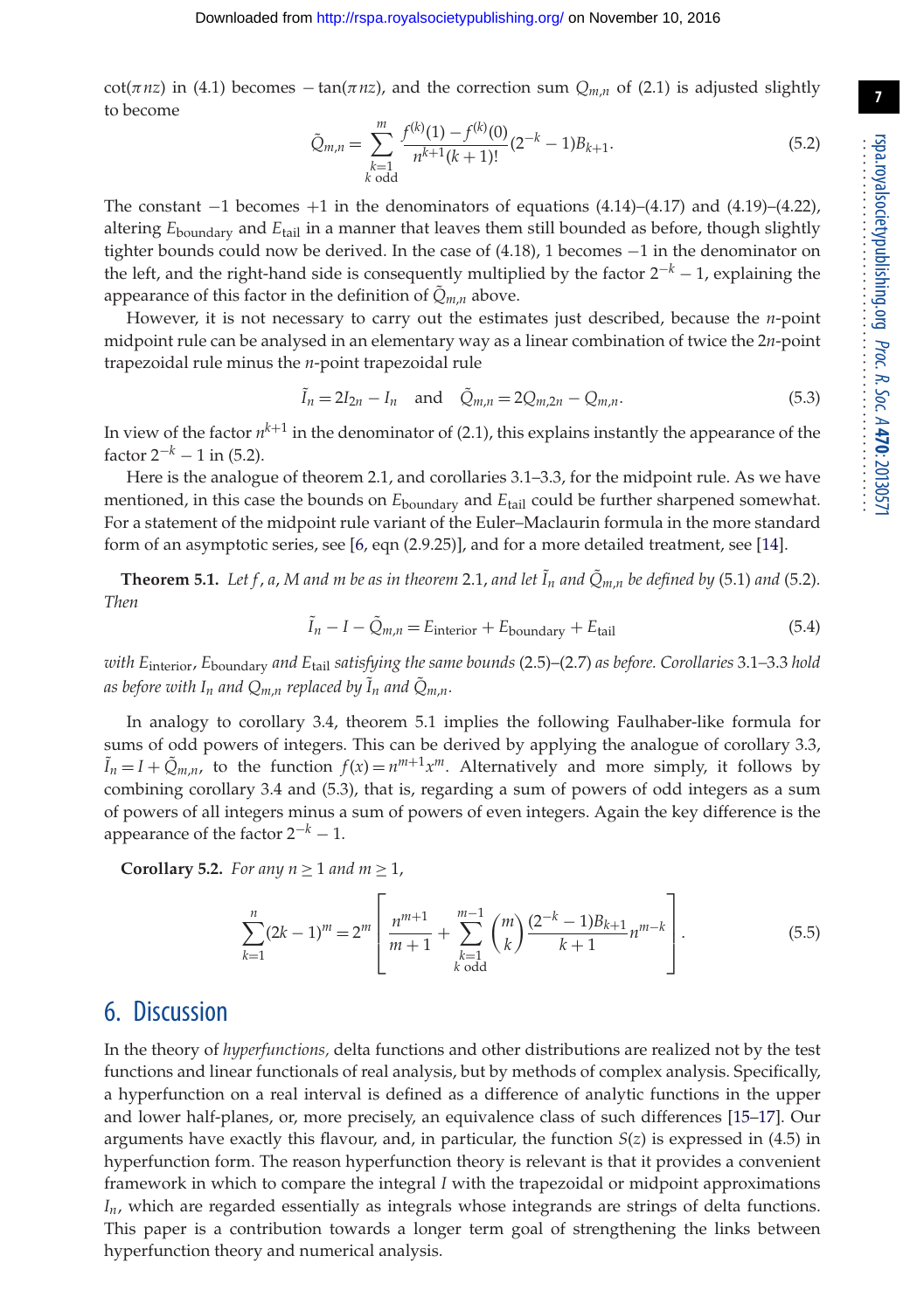Going beyond the trapezoidal and midpoint rules, it may be noted that, whenever an integral *I* of an analytic function *f* is approximated by a quadrature formula  $I_n = \sum_{k=0}^n w_k f(x_k)$  defined by nodes  $\{x_k\}$  and weights  $\{w_k\}$ ,  $I_n$  can be written as a contour integral involving the product  $r(z) f(z)$ , where *r* is the type  $(n, n + 1)$  rational function with poles  $x_k$  and residues  $w_k$ . Writing *I* itself as a contour integral of *f* times a hyperfunction, such as  $u(z)$  in (4.3), makes it possible to estimate  $I_n - I$ by contour integrals. This technique was pioneered by Takahasi & Mori [\[18\]](#page-8-14), who had the vision of connecting numerical analysis and hyperfunctions long before we did, and it was applied to the comparison of Gauss and Clenshaw–Curtis quadrature formulae in [\[19\]](#page-8-15). Such analyses highlight the fact that every quadrature formula implicitly makes use of a rational approximation, and the properties of these rational approximations are investigated in [\[3,](#page-8-0) §14; [20,](#page-8-16)[21\]](#page-8-17).

Acknowledgements. We have benefited by the good advice from Endre Süli and André Weideman.

Funding statement. This work was supported by the European Research Council under the European Union's Seventh Framework Programme (FP7/2007–2013)/ERC grant agreement no. 291068. The views expressed in this article are not those of the ERC or the European Commission, and the European Union is not liable for any use that may be made of the information contained here.

# Appendix A

The following inequality was used in the proof of §4.

**Lemma A.1.** *For any real number b*  $\geq 0$  *and integer*  $k \geq 1$ *,* 

$$
\frac{1}{k!} \int_{b}^{\infty} \frac{t^k}{e^t - 1} dt \le 2(b+1)^k e^{-b}.
$$
 (A1)

*Proof.* As observed below (4.20), the left-hand side of (A 1) is  $\langle \pi^2/6 \approx 1.64$ , whereas it can be verified that the right-hand side is greater than this value for  $b \le 0.75$ . To complete the proof, we may accordingly assume  $b > 0.75$ . As  $e^{0.75} > 2$ , replacing the denominator in (A 1) by  $e^t$  decreases the integral by less than a factor of 2, so it is enough to show

$$
\frac{1}{k!} \int_{b}^{\infty} \frac{t^{k}}{e^{t}} dt \le (b+1)^{k} e^{-b}
$$
 (A 2)

for *b* > 0.75. We can do this by induction in *k*. For *k* = 1, the inequality holds as an equality, as can be verified by integration by parts. Assume then that it holds for some  $k \geq 1$  and consider the case  $k + 1$ . Integration by parts gives

$$
\frac{1}{(k+1)!} \int_b^{\infty} \frac{t^{k+1}}{e^t} dt = \frac{-1}{(k+1)!} t^{k+1} e^{-t} \Big|_b^{\infty} + \frac{1}{k!} \int_b^{\infty} \frac{t^k}{e^t} dt
$$

$$
\leq \frac{1}{(k+1)!} b^{k+1} e^{-b} + (b+1)^k e^{-b}
$$

by the inductive hypothesis. Cancelling the common factor of e−*b*, this leaves us with the problem of establishing

$$
\frac{1}{(k+1)!}b^{k+1} + (b+1)^k \le (b+1)^{k+1},
$$

which follows because the left-hand side is less than  $b^{k+1} + (b+1)^k$  and the right-hand side is equal to  $b(b+1)^k + (b+1)^k$ .

# <span id="page-7-0"></span>**References**

- 1. Poisson S-D. 1827 Sur le calcul numérique des intégrales définies. *Mémoires de l'Académie Royale des Sciences de l'Institut de France* **4**, 571–602.
- <span id="page-7-1"></span>2. Davis PJ. 1959 On the numerical integration of periodic analytic functions. In *On numerical integration: Proceedings of a Symposium, Madison, 21–23 April 1958* (ed. RE Langer), pp. 45–59. Mathematics Research Center. Wisconsin, WI: University of Wisconsin.